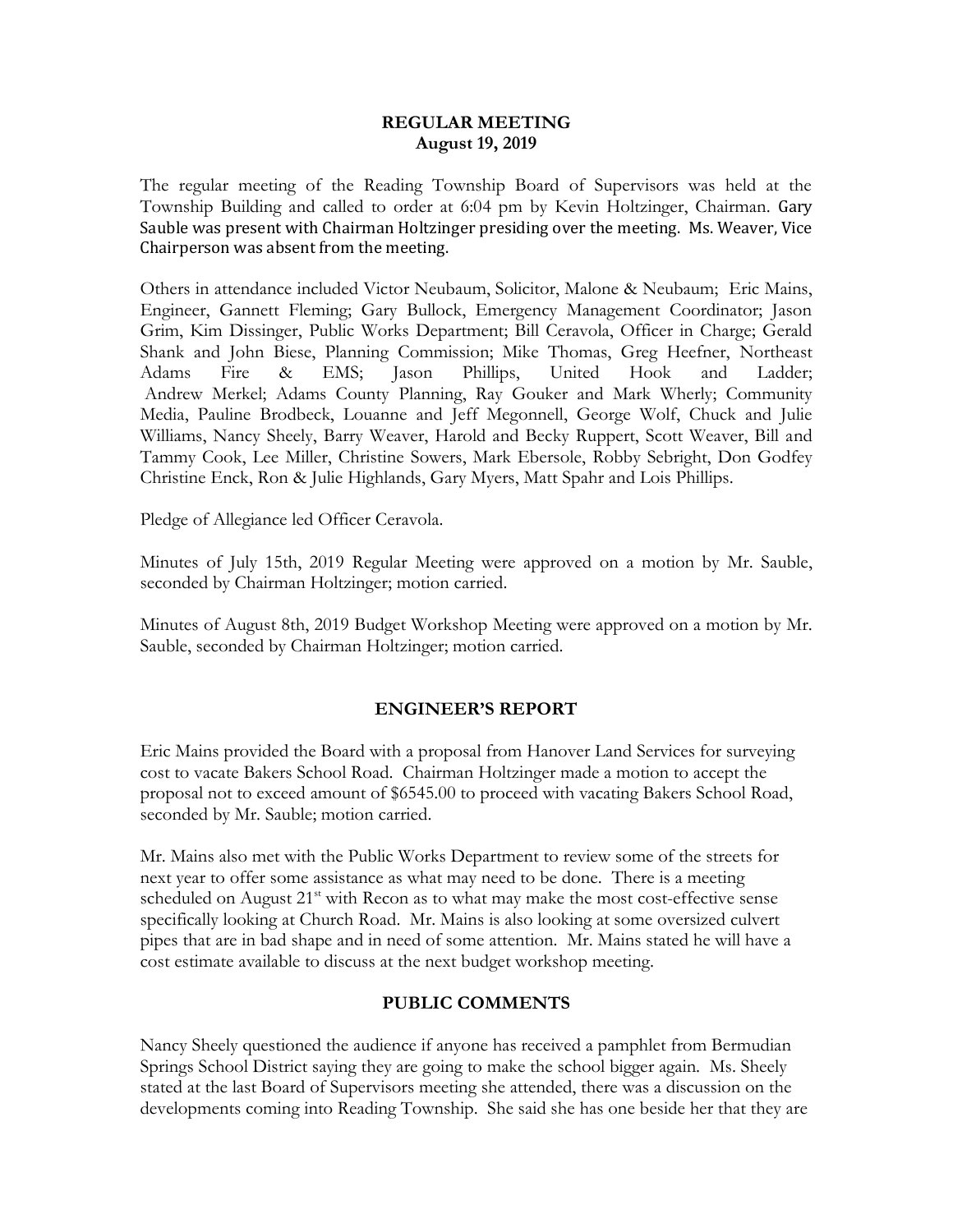continuing to build houses that are empty and some not completed yet. Ms. Sheely also stated she has heard of other developments that will be building but have not started. She questioned Chairman Holtzinger as to whether he is looking into selling his property for a development. Chairman Holtzinger replied the farm is for sale. Ms. Sheely said she heard that there is a developer lined up to put in 300 homes. Chairman Holtzinger replied that is not true. Chairman Holtzinger stated it is for sale for whatever the zoning will allow. Ms. Sheely stated with all the developments going in and the school district rebuilding the taxes will be going up and the sewer company will have to go bigger. Chairman Holtzinger stated he has spoken to the sewer authority and they are currently at 52% capacity with room to handle approximately 500 more homes.

Harold Ruppert commented on the sign in the meeting room stating reserve our farmland and open spaces. Mr. Ruppert stated the Board has their own agenda. Mr. Ruppert also stated Ms. Weaver got her own cul-de-sac, Mr. Sauble turned his back on the fire company and Chairman Holtzinger went along with it. Mr. Sauble stated the three companies, Hampton, Lake Meade and East Berlin worked well together and he would have liked to see them stay together. Mr. Ruppert stated the Supervisors backed out of a verbal agreement to store their equipment and then all of a sudden, the Board wanted \$600.00 as to which Chairman Holtzinger replied that was not true and there was a written agreement to which was signed by all parties which United Hook and Ladder did not honor. The property was never turned over. Chairman Holtzinger has reached out to Kevin Moul with United Hook and Ladder but did not set a date to meet. Mr. Ruppert also questioned the Board as to why the meetings are not advertised and Ms. Sheely would like to know why the Township cannot invest in an electronic bulletin board. Chairman Holtzinger stated the meetings are on the website and they are always the third Monday of the month.

Ms. Sheely questioned the Board, what will happen to the fire company building and land and Chairman Holtzinger stated that would be up to United Hook and Ladder, they own the property. Randy Hoover commented as far as the box cards the Township made an error with the fire police because East Berlin does not have many fire police out on daytime calls and Hampton must respond in their own area as mutual aide. Chairman Holtzinger replied he wishes United Hook and Ladder would have sat down with the Township and followed through on what was discussed in the Memorandum of Understanding, but the box cards can be changed at any time. Gary Bullock stated the Companies can still work together as they did over the weekend at some calls they were dispatched to. Mr. Hoover stated when the property homeowner's insurance companies find out mutual aid company is first due in their box their insurance rates are going to increase. Hampton could get to a fire faster than East Berlin in their own area. Mr. Hoover also stated if the rates go up, it is because the Supervisors changing the box cards the way they did.

Ms. Sheely stated she has a piece of property in the development and it is considered a runoff, if she would want to make that a building lot what would the steps be. Mr. Biese requested she come to the next Planning Meeting. The next meeting would be the first Wednesday of the month, September  $4<sup>th</sup>$ . Mr. Mains informed Ms. Sheely if she would bring what she wants to do with the lot, they can review the steps and procedure at the next Planning Meeting as to what needs completed. Ms. Sheely stated she was told at one time she would have to pay \$500.00 for them to tell her yes or no. Mr. Mains stated he is not familiar with that. When you submit a plan there are certain fee's such as application fees, etc.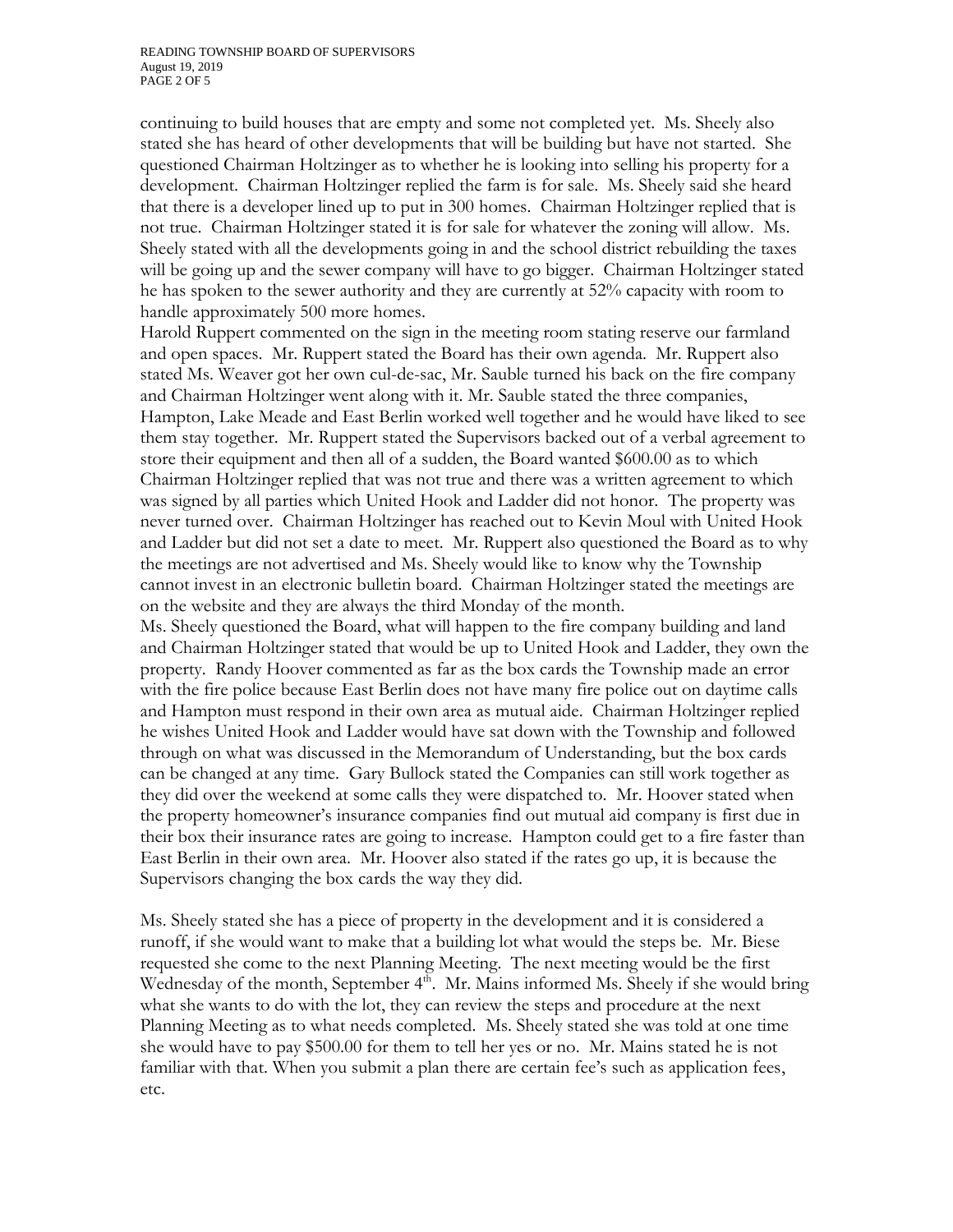Ms. Sheely also stated the people who are working on the roads are doing an awesome job. The audience applauded.

Lee Miller, 5338 Carlisle Pike, stated he had filed a complaint on June  $5<sup>th</sup>$  concerning 5324 Carlisle Pike concerning high weeds and vegetation. He stated it is a hazard pulling out of his driveway and he must deal with it every year. The property is abandoned and is bank owned. Kimberly Beard will have Garry Wilt follow up with Land and Sea services to get an update on the violation.

## **MISCELLANOUS**

## **Raymond Gouker-Community Media**

Raymond Gouker is representing Community Media. Mr. Gouker stated Community Media has provided public access TV to the county for 30 years. Mr. Gouker stated he loves Reading Township. The two meetings he has been at he has seen passion from the Community. Comcast provided compensation at one time but has now stopped. Mr. Gouker gave a brief video presentation of Community Media. Mr. Gouker is asking the Board for a PEG fee, Public Education Governmental, of .75%, which would be approximately fifty cents per prescriber and a portion of Reading Township's Franchise Fee from Comcast. Chairman Hotzinger stated Ms. Weaver is currently attending meetings with several other townships and boroughs on contract negotiations with Comcast. Jason Phillips stated he had the opportunity to work with Community Media and they are full of passion and he would like the Supervisors to support them.

## **Approval for Kimberly Beard to serve On the ACATO Programs Committee**

Chairman Holtzinger made a motion to approve Kimberly Beard to serve on the Adams County Association of Township Officials, seconded by Mr. Sauble; motion carried.

# **Update on Flashing warning lights**

The Flashing Warning Devices at Peepytown Road and SR234 and Stoney Point and East Berlin Road will be installed hopefully by late Fall or early Spring. Ms. Sheely questioned the Board as to when the Hampton Round-a-bout will start. Chairman Holtzinger stated the project has been pushed back until next year.

# **TREASURER'S REPORT**

The Treasurer's Report for the month of July was approved pending audit on a motion by Mr. Sauble, seconded by Chairman Holtzinger; motion carried.

# **ADMINISTRATIVE REPORT**

The Board acknowledged receiving reports from the Police, Public Works, Zoning/Code Enforcement Officer and Building Inspector, Emergency Management and Northeast Adams Fire & EMS for the month of July.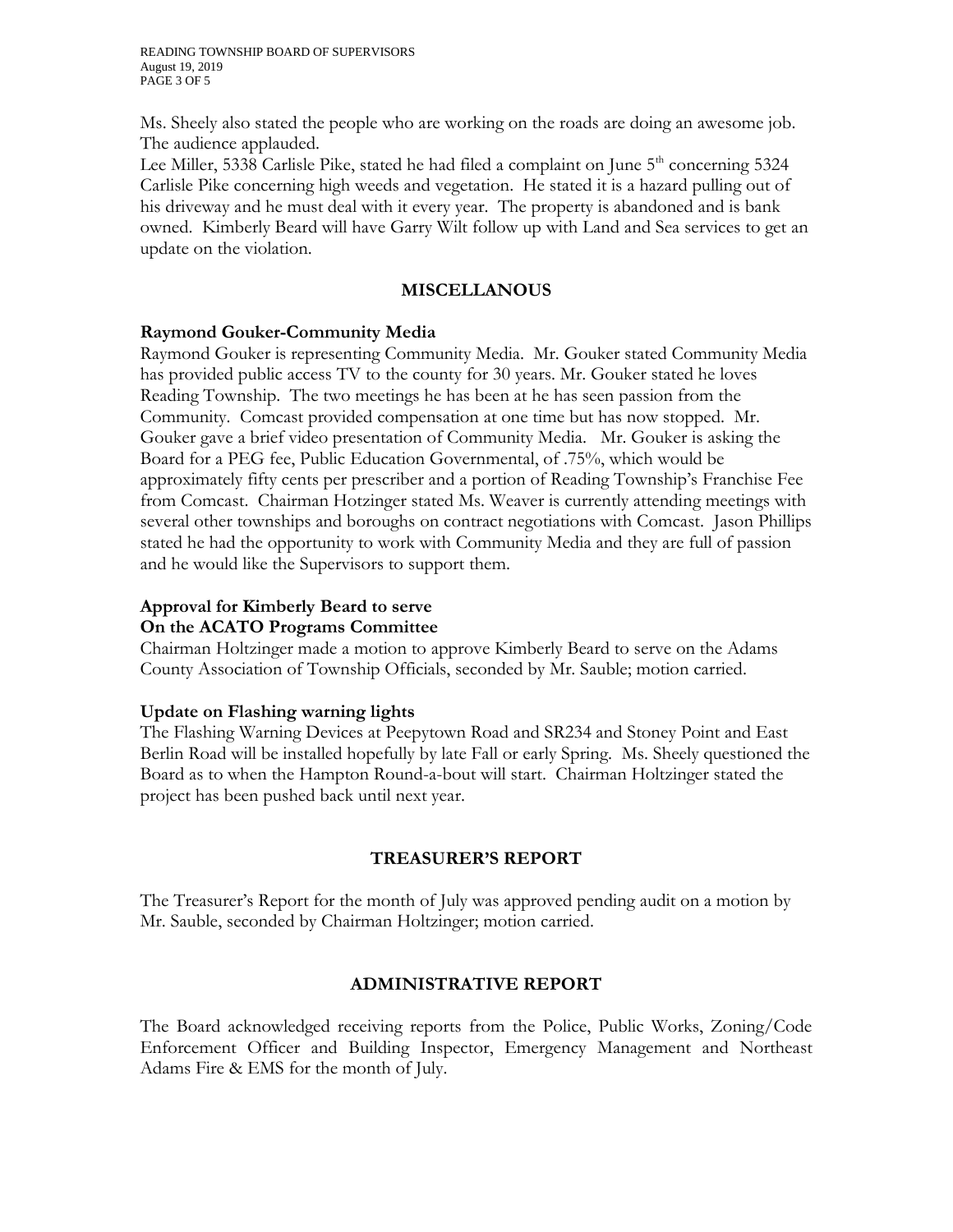#### **Police Report**

Officer in Charge, Bill Ceravola supplied the Board with a detailed report of the Officer's time for the month of July. Officer Ceravola stated himself and Officer Morehead had driven 2162 miles. The Officers were in Lake Meade 33 times. There were 138 calls, 29 traffic stops and there were 18 traffic citations. Officer Ceravola and Officer Morehead attended training on medical marijuana.

Mr. Bullock stated there will be fireworks in Lake Meade on August 31<sup>st</sup>.

Mr. Sauble made a motion to accept the administrative reports as submitted, second by Chairman Holtzinger; motion carried.

## **SOLICITOR'S REPORT**

#### **Update on violation letter for property at 505 Peepytown Road**

This is pertaining to the fire on April  $26<sup>th</sup>$ , 2019 and clean up that has not occurred yet at 505 Peepytown Road. Attorney Neubaum stated himself and Mr. Slouthour, Land and Sea Services, are currently working on this issue. He has contacted Mr. Slouthour as to when the letter will be sent to the property owner but has not heard anything yet.

#### **Update on violation for property 5435 Carlisle Pike**

Attorney stated that he is still trying to find an address to serve the violation notice where the property owner can be located. Mr. Hoover stated it has been dragging on. Chairman Holtzinger spoke to Mr. Slouthour and he stated he is going to contact Attorney Neubaum to get a Court Order so the Township can go on the property to clean it up and have a lien put on the property and it will be at the Townships expense. Attorney Neubaum stated the Township must put a good faith effort into contacting the owner. Mr. Williams has spoken to the owner and left him know the Township is trying to get a hold of him to clean up his property. He stated the owner of the property hauls for Conewago Contractors. Mr. Miller also spoke again about his earlier complaint of 5324 Carlisle Pike and gave pictures of the property to the Board. He spoke again of the high weeds and the difficulty in seeing when he pulls out of his driveway. The public works department is going to mow the weeds to approve the site distance and they will keep track of their time on the mowing.

## **On-Lot Sewage Pumping District 1 Unpumped**

Chairman Holtzinger stated Mr. Wilt provided the Board with a spread sheet of the people that have still not pumped from District 1 and are making no effort to have it done or contacted the office after being contacted several times. Attorney Neubaum and Mr. Mains will converse on how to proceed.

## **Approve Advertisement of Proposed Zoning District Map Revisions and Establish Date of Public Hearing**

Attorney Neubaum stated there is a lot of work that must be done before the Board can finalize any rezoning. First there must be an amendment to the Zoning Ordinance and the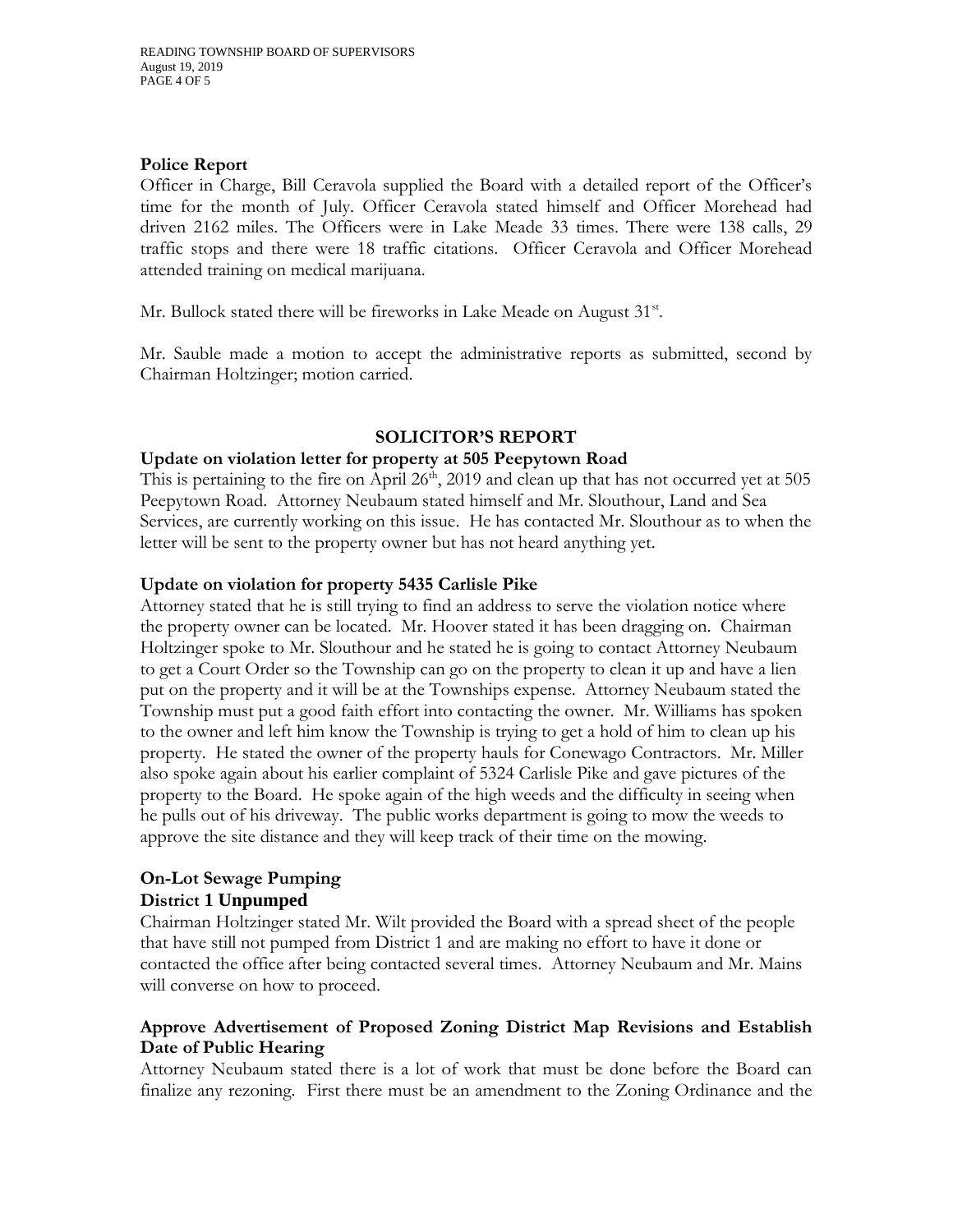Ordinance must describe each of the properties to be re-zoned. The deeds must be pulled together and be put in Ordinance form. Then the Board must approve advertising, given it is an amendment to the Zoning Ordinance. Attorney Neubaum than sends it back to the Planning Commission for review and Adams County Planning Office to be reviewed. Each of the properties must also be posted. Andrew Merkel, Assistant Director with Adams County Planning Office, stated he led the Planning Commission through the process to evaluate the Zoning Ordinance. His office also helped Reading Township prepare their Ordinance in 2001 and has been updated several times over the years. Mr. Beise asked Mr. Merkel if there will be public review before they proceed, and he replied there are several ways to go through it. The state planning law requires a public Hearing by the elected body. There is also an option that the Planning Commission must hold a public meeting. Mr. Ruppert asked if the residents of Reading Township have any say before the re-zoning is finalized. Attorney Neubaum stated a public hearing is required and will be advertised. That is where you can provide public comment. Going forward everyone will have a chance to look at the zoning maps. He also stated it is up to the supervisors to make final decision. Chairman Holtzinger stated he will be abstaining from the vote. Attorney Neubaum said if a tie would occur the abstaining member will have the option to break the tie but there must be paperwork signed and filed. If it is only the two votes and it is a tie, it does not pass. Mr. Phillips asked Mr. Merkel to state his name again and position. He also inquired if the matter goes to the Zoning Hearing Board to which Mr. Biese stated the Zoning Hearing Board is not involved. Mr. Ruppert asked Chairman Holtzinger if his property is in clean and green which he replied that it is and if he sells, he will have to repay the amount in clean and green. He stated there is a seven-year rollback. Ms. Sheely questioned the Board if the re-zoning is occurring due to Chairman Holtzinger wanting to re-zone his property. Mr. Biese replied it was going to be done anyway at the beginning of the year but since Chairman Holtzinger brought his wishes forward it was decided to proceed at that time. Chairman Holtzinger stated Hampton Heights had part of the property in residential and the other part in land conservation. It will be changed to all residential. Shemon property owners put their project on hold for at least five years and Chesterfield is for sale again and is being proposed to change to Commercial. Attorney Neubaum stated with this possible re-zoning it may eliminate approximately 182 dwelling units. Attorney Neubaum stated what he will need at the next meeting when Ms. Weaver is available is to decide if the Township wants to move forward on the project with the Planning Commission's recommendations. Chairman Holtzinger made a motion to table the Approval for Advertisement of Proposed Zoning District Map Revisions and Establish Date of Public Hearing until the Board meets with the Planning Commission again, seconded by Mr. Sauble; motion carried.

## **ADJOURNMENT**

There being no further business, the meeting adjourned at 7:45 pm on a motion by Mr. Sauble, seconded by Chairman Holtzinger; motion carried.

Respectfully Submitted,

Kimberly Beard Secretary/Treasurer